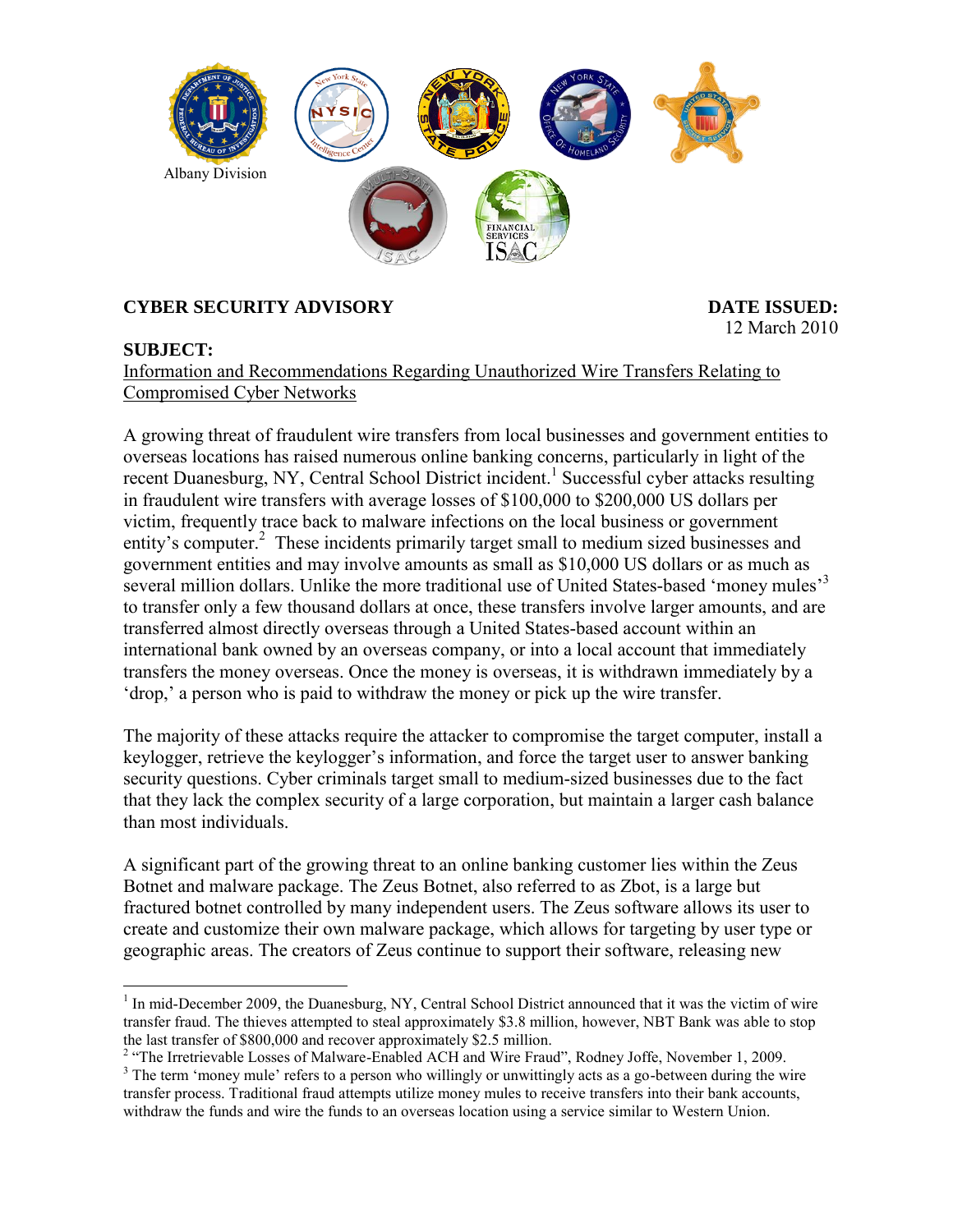versions and providing a service where Zeus users can check and make sure their own Zeus creation is undetectable by common antivirus products. Thus, each Zeus malware user is able to create a personalized botnet. Computers infected by the Zeus malware feed banking and online financial information back to the owners of that particular botnet.<sup>4</sup>

Many banks currently record the Internet Protocol (IP) address of a computer with access to a particular account and/or leave a "cookie" behind once the user is authenticated. Security questions have become the standard authentication method. Zeus also conducts man-in-themiddle style attacks by adding security questions to banking websites. By capturing the user's login information and the standard responses to security questions, the Zeus botnet owner is then able to login to the financial website and answer these questions, authenticating a second IP address. Other attackers may delete the website cookie, forcing the user to answer these questions a second time, thus providing the required information.

#### **Recommendations:**

 $\overline{a}$ 

The following recommendations are cyber security best practices that help reduce the risks associated with online banking. Nothing can eliminate *all* of the risks, however, an informed and vigilant user is a key defense.

#### Enterprise Recommendations:

- Install a security software suite that includes antivirus, anti-spyware, malware and  $\bullet$ adware detection, from a reputable vendor. Keep the software up-to-date through an automatic update feature and configure it to perform recurring, automated complete system scans on a routine basis. This will help to protect a computer against known viruses, malware, and adware, but remember many viruses, malware, and adware programs are undetectable by antivirus software.
- Routinely install all new software and hardware patches or use the automatic update feature when available. Ensure that all your software, including your operating system and application software such as Microsoft Office, Adobe Flash, Apple QuickTime, Adobe Acrobat, etc., are updated as well and not just the computer's operating system.
- Use a dedicated computer for all online transactions and implement white listing methods to prevent the system from going to any site/address that does not have a documented business need.
- Educate users on good cyber security practices to include how to avoid having malware installed on a computer and new malware trends such as the development of malvertizing, where malware is hidden in the code of a legitimate website.
- Implement block/black lists and enforce them on the network perimeter.
- Employ advanced authentication techniques for user logins (two-factor authentication).
- $\bullet$ Utilize a security expert to test your network or run security software that will aid you in closing known vulnerabilities.

<sup>4</sup> It should be noted, that the Zeus malware is capable of compromising more than just financial records. As each attacker is capable of modifying Zeus to fit their own needs, Zeus could collect information from social networking websites, company login pages and most websites that use a standard login form or the keylogger function could be used without any additional components.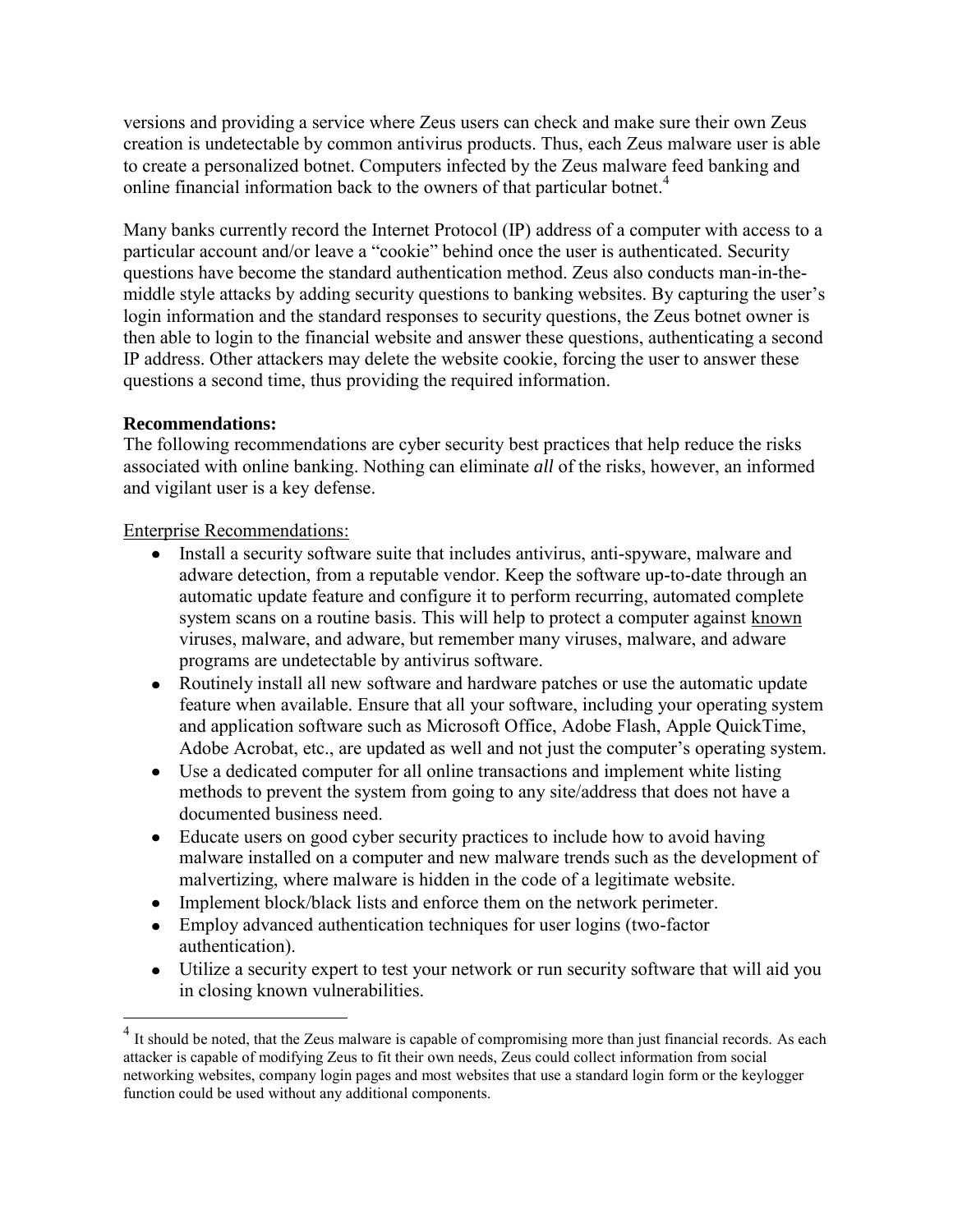- Monitor log files, especially proxy server logs, for unauthorized/suspicious Internet connections coming to and leaving the network.
- Develop a working relationship with a member of law enforcement so there is an established venue for reporting incidents.
- Whenever possible, do not use a wireless network for financial transactions. If a wireless network must be used, enforce security measures such as enabling encryption and MAC address filtering, changing the service set identifier (SSID) and turning off SSID broadcasting.
- Use a single computer with a static IP address for all online banking transactions. If possible, register this IP address with the financial institution. Actively monitor the computer for viruses and other malware and limit this computer from conducting any other Internet activity, including email.
- Change the default login names and passwords on routers, firewalls, other network equipment and software.
- Consider blocking Internet plug-ins on the computers that access online banking accounts. Disabling Flash, scripts, pop-up windows, etc. can be frustrating for general users but prevent multiple exploits.
- Use the on-screen keyboard when possible to circumvent keyloggers.

User Recommendations:

- Immediately report any suspicious activity in your accounts. There is a limited recovery window and a rapid response may prevent additional losses.
- Install a security software suite that includes antivirus, anti-spyware, malware and  $\bullet$ adware detection from a reputable vendor. Keep the software up-to-date through an automatic update feature and configure it to perform recurring, automated complete system scans on a routine basis. This will help to protect a computer against known viruses, malware and adware but remember many viruses, malware and adware programs are undetectable by antivirus software.
- Routinely install all new software and hardware patches or use the automatic update feature, when available. Ensure that all your software, including your operating system and application software such as Microsoft Office, Adobe Flash, Apple QuickTime, Adobe Acrobat, etc., are updated as well and not just the computer's operating system.
- Setup and use a "non-privileged user" account on the computer to prevent unauthorized changes to the computer. Use this non-privileged account for web browsing whenever possible.
- Make sure the banking site you are using starts with "https://" instead of "http://". The "s" indicates a secure transaction, using a different method of communication than standard Internet traffic<sup>5</sup>.
- Never use a link to reach your financial institution; emails and search engine links should not be trusted. Type the bank's website address into the Internet browser's address bar every time.

 $\overline{a}$ <sup>5</sup> Secure Hypertext Transfer Protocol (HTTPS) traffic uses a different port than Hypertext Transfer Protocol (HTTP) traffic. The "secure" indicates that the traffic is being repackaged to use the Secure Sockets Layer (SSL) protocol, which enables the encryption of data between your computer and the bank"s server through public key authentication.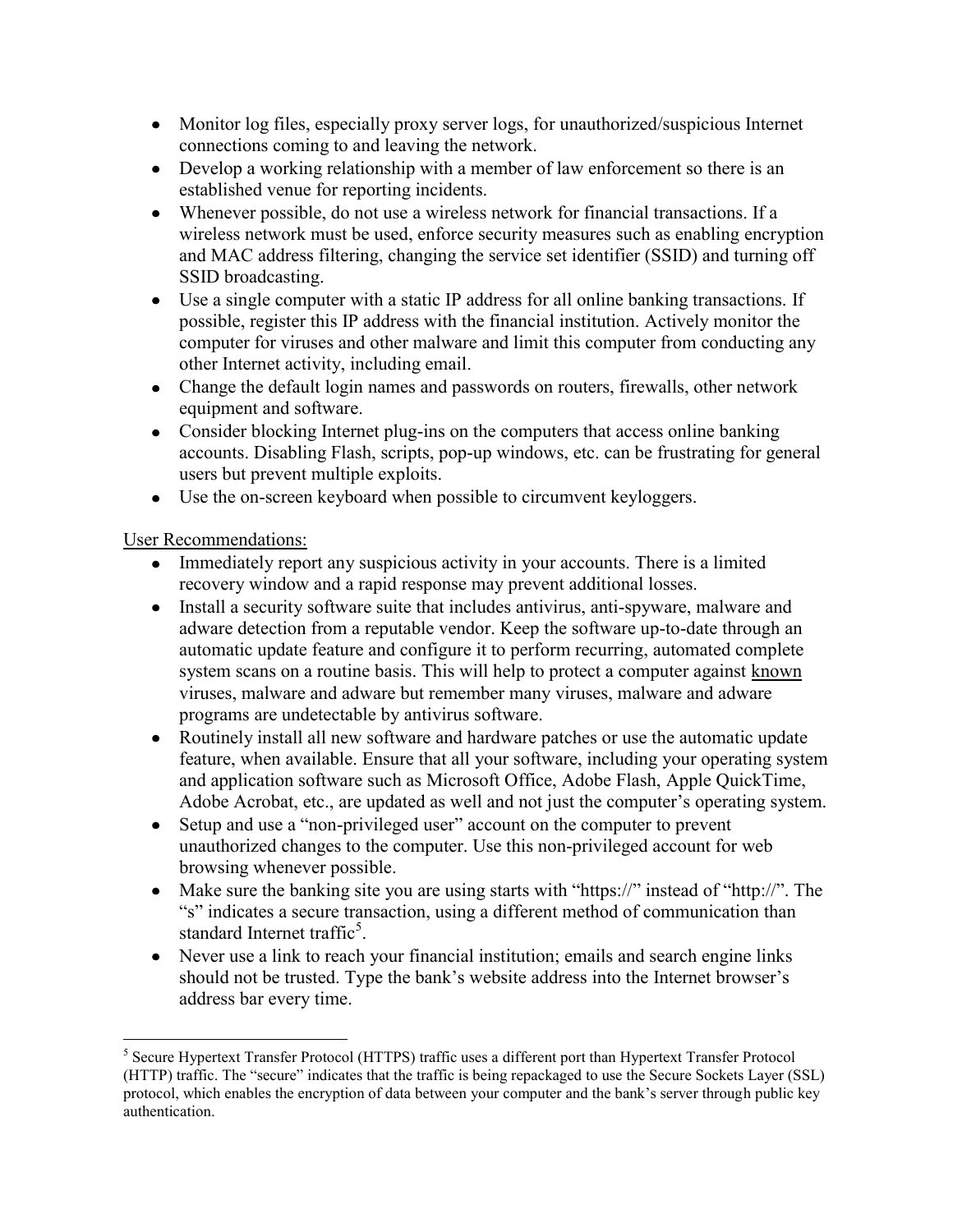- Know what the financial institution"s website looks like and what questions are asked to verify your identity. Some attacks, known as man-in-the-middle attacks, will change the login page. These changes allow the attacker to see your answers and to add additional security questions. When you log in the information is transmitted to the attacker and to your financial institution, logging you into your bank"s website while also giving your attacker all your account information. A vigilant user can sometimes spot these attacks by noticing slight modifications to the bank's standard page: extra security questions, poor grammar, misspellings, a fuzzy or older logo or a change to the location of each feature.
- Be suspicious of emails and text messages purporting to be from your institution or a government agency. Financial institutions should not contact you via email to request you to verify information. If you believe the contact may be legitimate, do not use the link provided in the email, instead type in the link to your financial institution in the Internet browser"s address bar.
- $\bullet$ Restrict online purchases to "one-time credit cards" or "Virtual Account Numbers" to reduce the risk of account numbers being compromised. If you do shop with a regular credit card, use only a single credit card, with a low limit. Choose a credit card with an online purchase protection plan if possible and monitor the activity on that card as often as possible; at least every two or three days.
- Avoid using check or debit cards for online transactions.
- Always lock your computer when you leave it unattended. Set the computer to  $\bullet$ automatically lock after a set period of inactivity, e.g. 15 minutes.
- Do not allow your computer or web browser to save your login names or passwords.  $\bullet$
- Use a strong password; at least 10 characters combining upper case and lower case letters, numbers and symbols.
- Clear the Internet browser"s cache before visiting a financial institution"s website.
- Never access your financial institution or a privileged/sensitive system from a public computer at a hotel, library or public wireless access point.
- Properly log out of all financial institution web sites and close the browser window. Simply closing the active window may not be enough.
- When you are finished with your computer, turn it off or disconnect it from the Internet by unplugging the modem or Ethernet/DSL cable.
- Do not open emails from un-trusted sources or suspicious emails from trusted sources.  $\bullet$ Be aware "Reading Pane" features, like those within Microsoft Outlook, automatically open the emails they display.
- Do not visit un-trusted websites or follow links provided by un-trusted sources.  $\bullet$
- Do not use the same computer for online transactions that children or "non-savvy" Internet users use for regular Internet access.
- Do not use the login or password for your financial institution on any other website or software. Do not write it down. Do change it frequently.
- Do not post your personal information on the web. Your high school, maiden name,  $\bullet$ date of birth, first car, first school, youngest sibling's name, mother's full name, father's full name, best friend's name, etc. are the answers to many security questions on financial web sites. When you post this information, you are making it easier for criminals to gain access to your financial information.